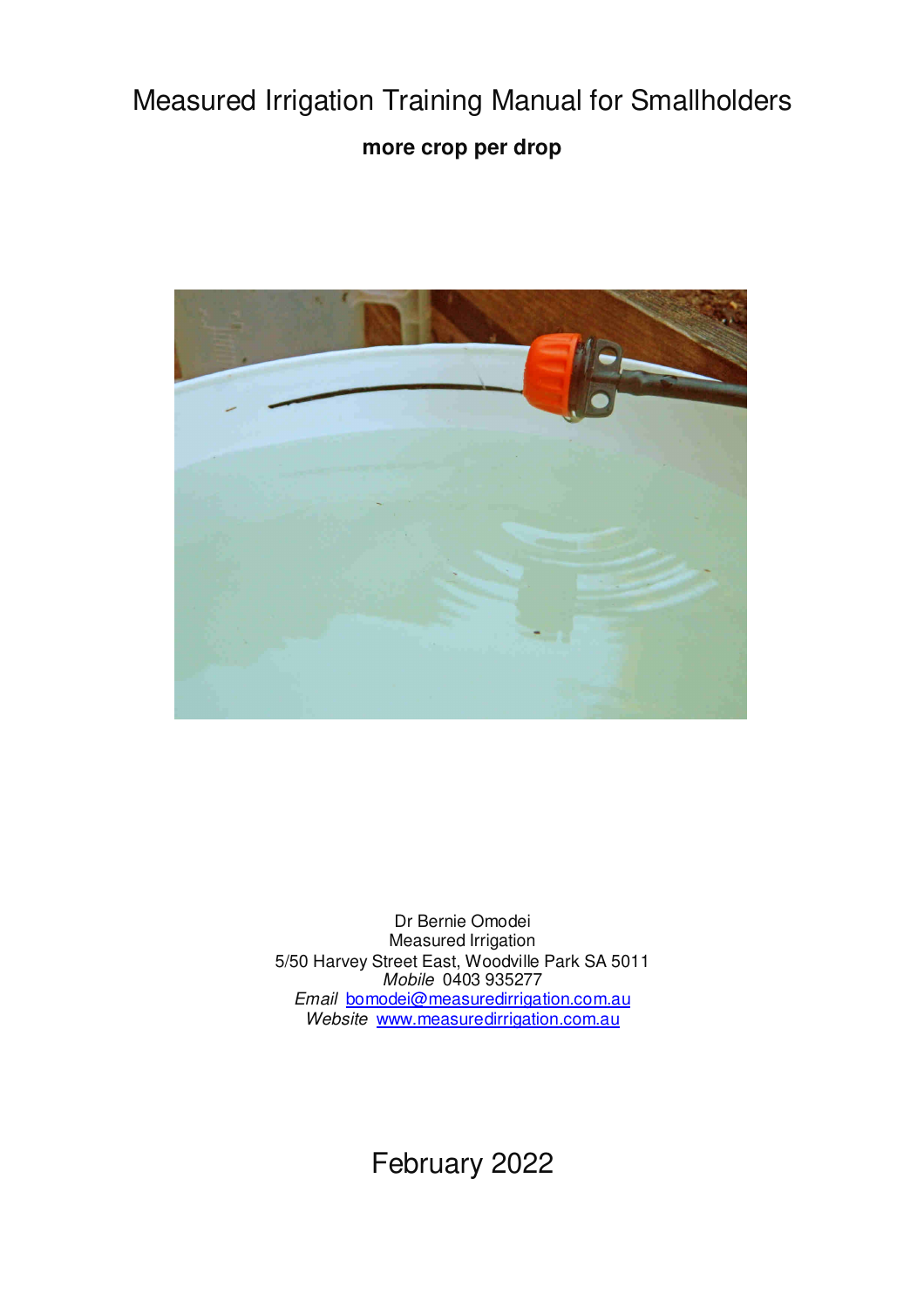# **CONTENTS**

| <b>Chapter 1</b> |  | Introduction to measured irrigation (MI)                                  | page 3  |
|------------------|--|---------------------------------------------------------------------------|---------|
| <b>Chapter 2</b> |  | <b>Manual measured irrigation</b>                                         | page 4  |
| 2.1              |  | Introduction to manual measured irrigation                                | page 4  |
| 2.2              |  | Instructions for installing manual measured irrigation                    | page 5  |
| 2.3              |  | Flowchart for using manual measured irrigation                            | page 6  |
| <b>Chapter 3</b> |  | Soil moisture and measured irrigation scheduling                          | page 8  |
| 3.1              |  | Soil moisture probe                                                       | page 8  |
| 3.2              |  | Introduction to measured irrigation scheduling                            | page 9  |
| 3.3              |  | Root zone scheduling using an adjustable dripper                          | page 10 |
| 3.4              |  | Root zone scheduling using an evaporator with an appropriate surface area | page 12 |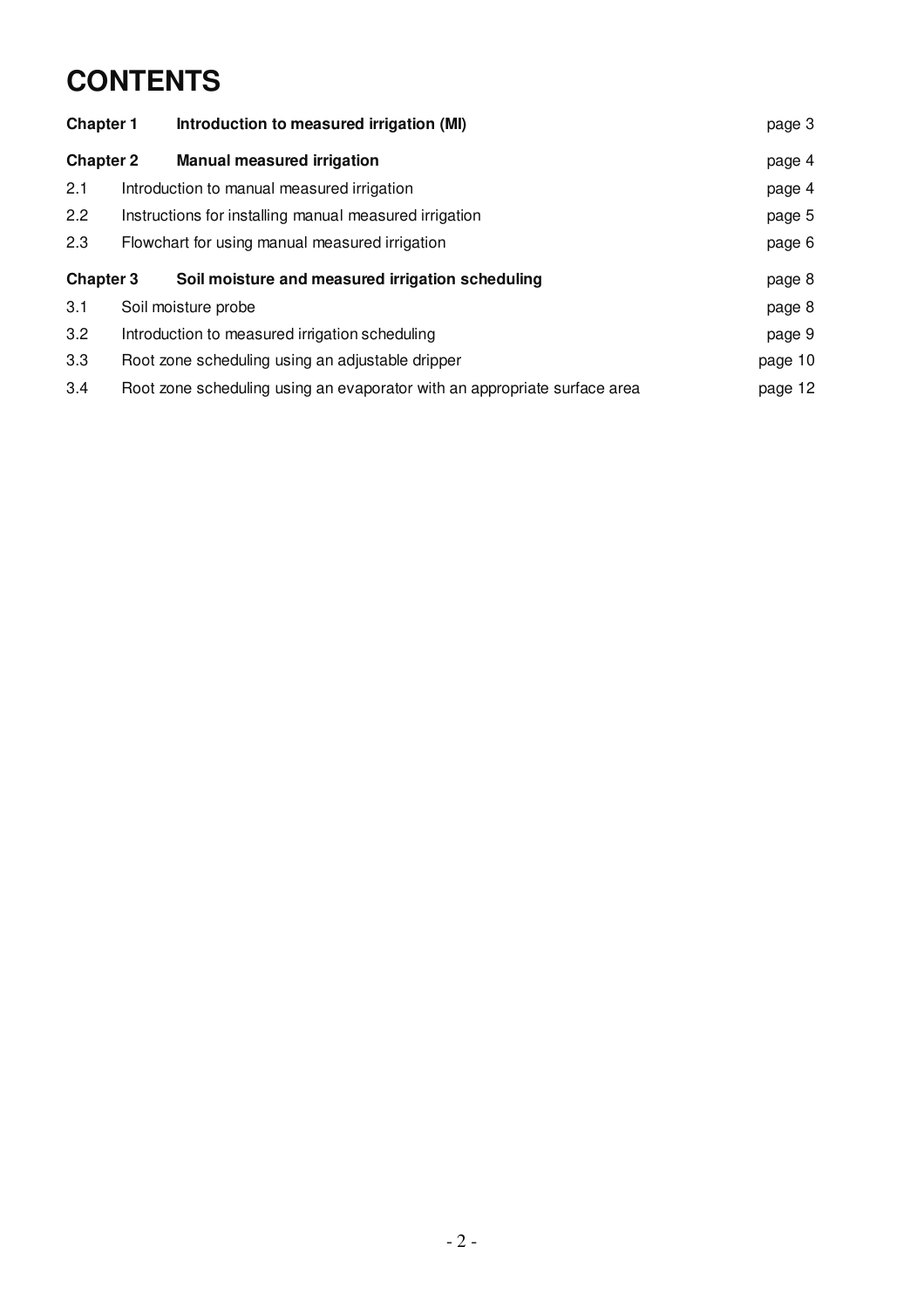# **Chapter 1. Introduction to measured irrigation (MI)**

## **Definition of measured irrigation**

*Measured irrigation is an irrigation scheduling method that satisfies the following two conditions:* 

- *1. Variations in the water usage throughout the year are controlled by the prevailing net evaporation rate (evaporation minus rainfall).*
- *2. The volume of water discharged by each emitter during an irrigation event is controlled directly without the need to control the flow rate or the duration of the irrigation event.*

It is assumed that the smallholder has already established a drip irrigation system.

Measured irrigation is a method of irrigation scheduling that responds to the prevailing weather conditions. This means that you use much less water without affecting the yield.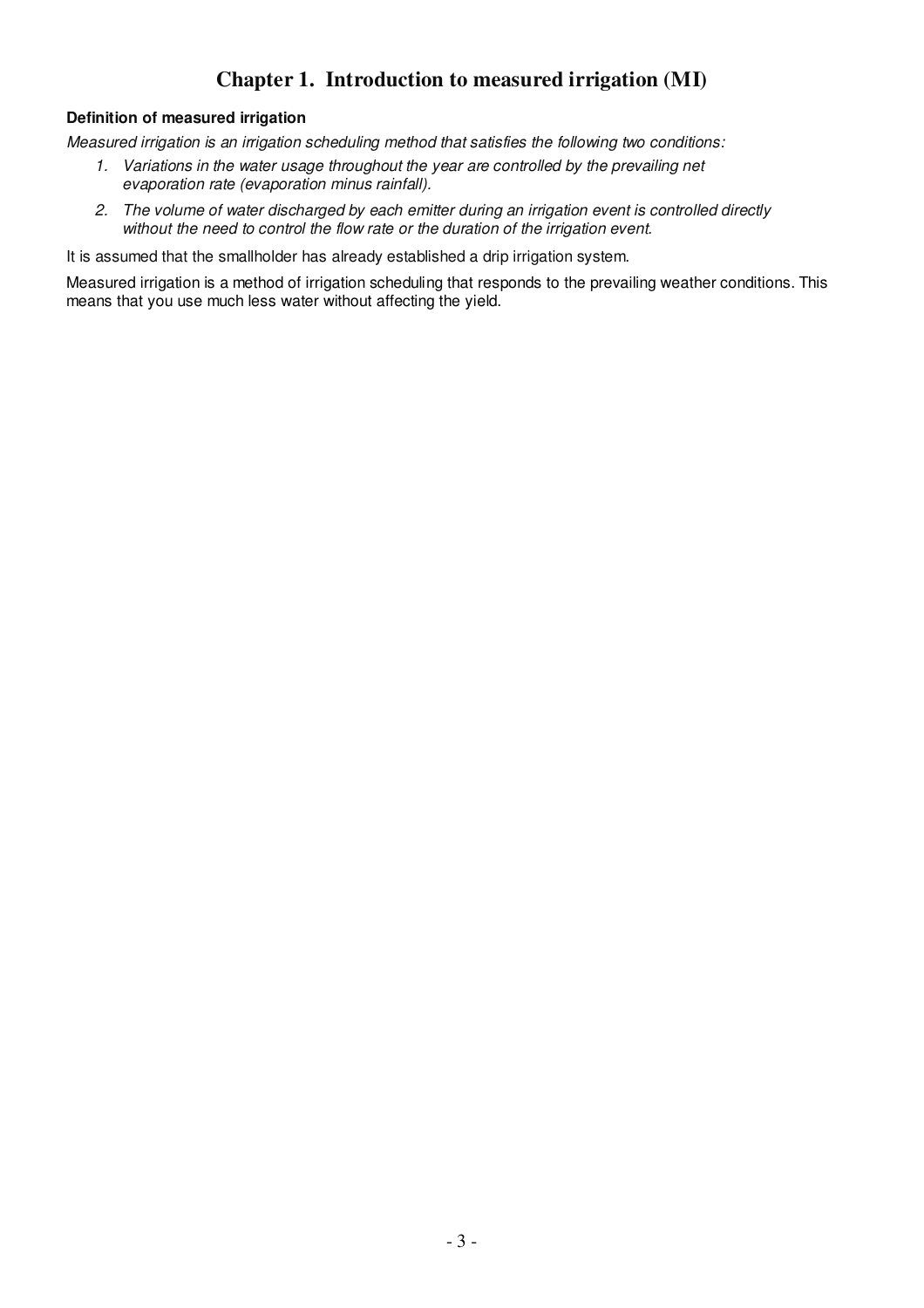# **Chapter 2. Manual measured irrigation**

# **2.1 Introduction to manual measured irrigation**

It is assumed that a smallholder is using drip irrigation on a garden or a small plot of land.

To install manual measured irrigation, all that is needed is an evaporator and an adjustable dripper.

The **evaporator** is any container with vertical sides, with a surface area of at least  $0.05 \text{ m}^2$ , and a depth of at least 0.1 m.



Examples of suitable evaporators

Provided that the drip irrigation system does not use pressure compensating drippers, any **adjustable dripper** may be used. For precision and consistency Claber 91214 adjustable dripper is recommended.



Claber 91214 adjustable dripper

Claber 912014 adjustable dripper can be purchased from the Online Shop at the Measured Irrigation website: https://www.measuredirrigation.com/product-page/adjustable-dripper.

I recommend that you watch the Measured Irrigation video: Measured Irrigation for Smallholders https://www.youtube.com/watch?v=JnfU9mddrM0&list=PLGypMhdPY6DPFpTGnVy\_qLrwq\_OOpiy0q&index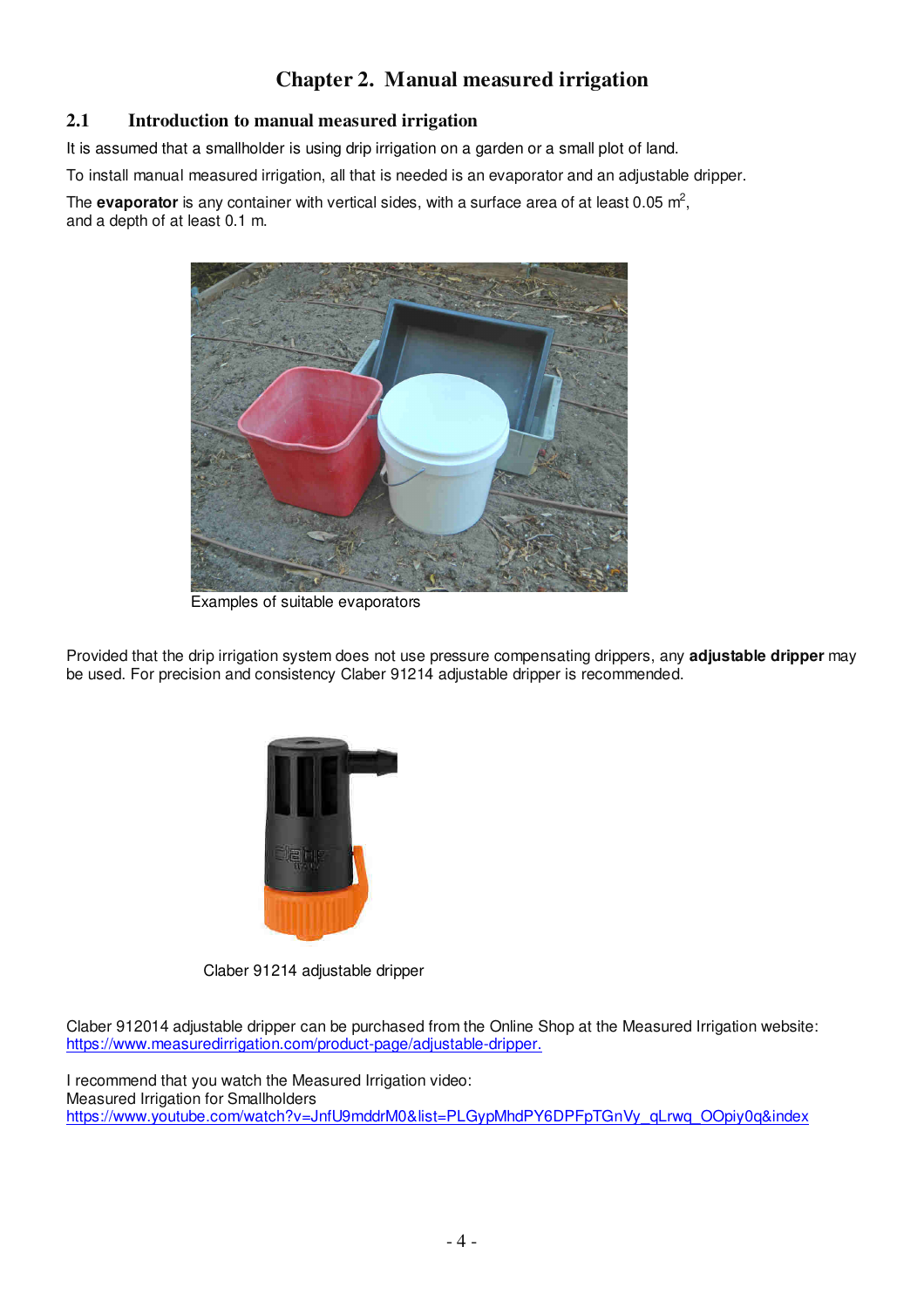## **2.2 Instructions for installing manual measured irrigation**

Step 1. Draw a line on the inside of the evaporator about 1.5 cm below the overflow level. This line corresponds to the high level.

Step 2. Connect the adjustable dripper to the irrigation system and position the evaporator so that the adjustable dripper drips water into the evaporator during the irrigation event. The adjustable dripper should be at the same level as the irrigation drippers. The adjustable dripper is called the **control dripper**.

Step 3. Place a measuring container under one of the irrigation drippers.

Step 4. Adjust the control dripper so that flow rate is about the same as the flow rate of the irrigation drippers.

Step 5. You may wish to protect the evaporator to prevent animals drinking the water, but make sure that you do you do not impede the evaporation (chicken wire is ideal).







irrigation event

Place a measuring container under one of the irrigation drippers



Adjust the control dripper so that flow rate is about the same as the flow rate of the irrigation drippers





evaporator during the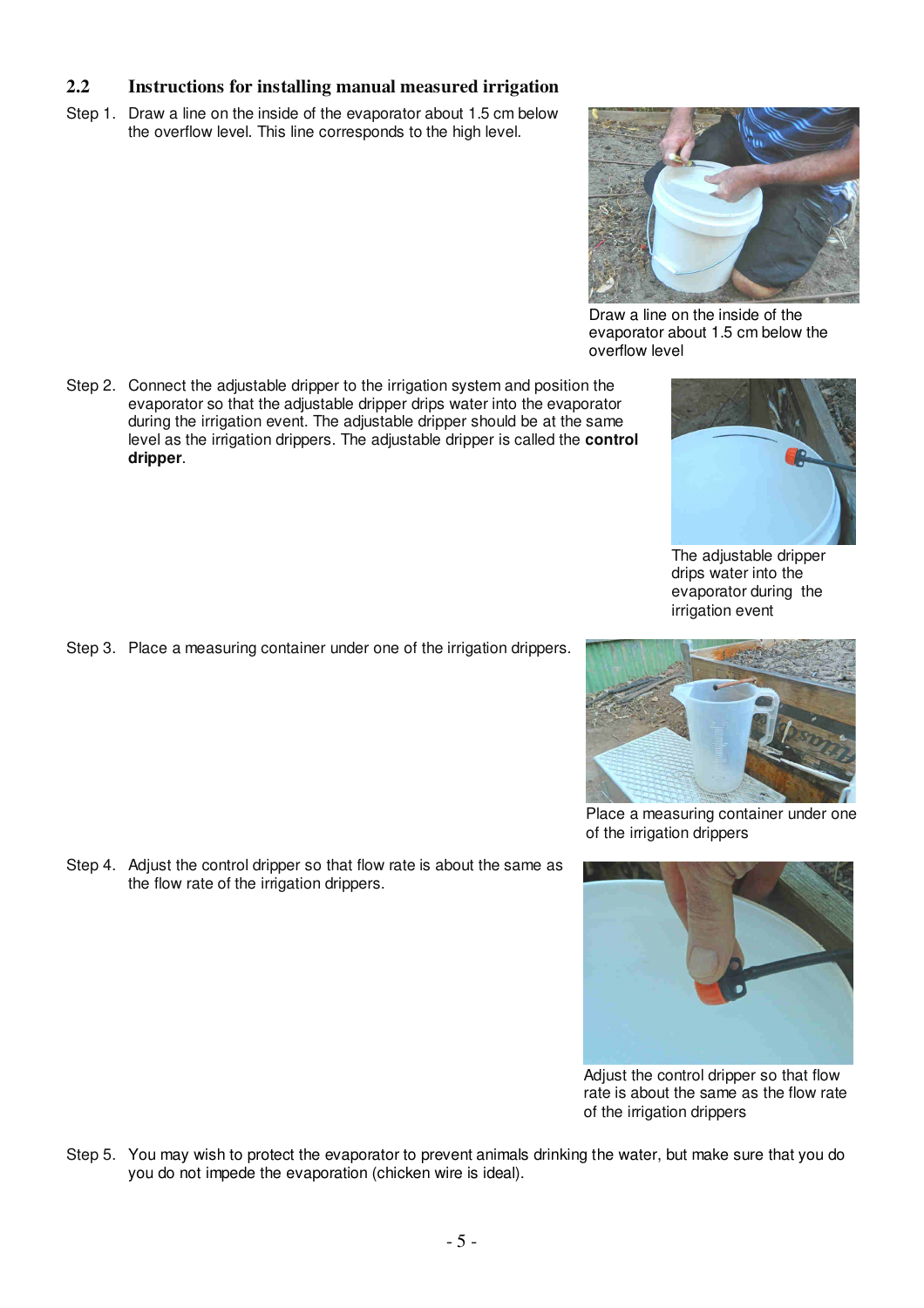## **2.3 Flowchart for using manual measured irrigation**

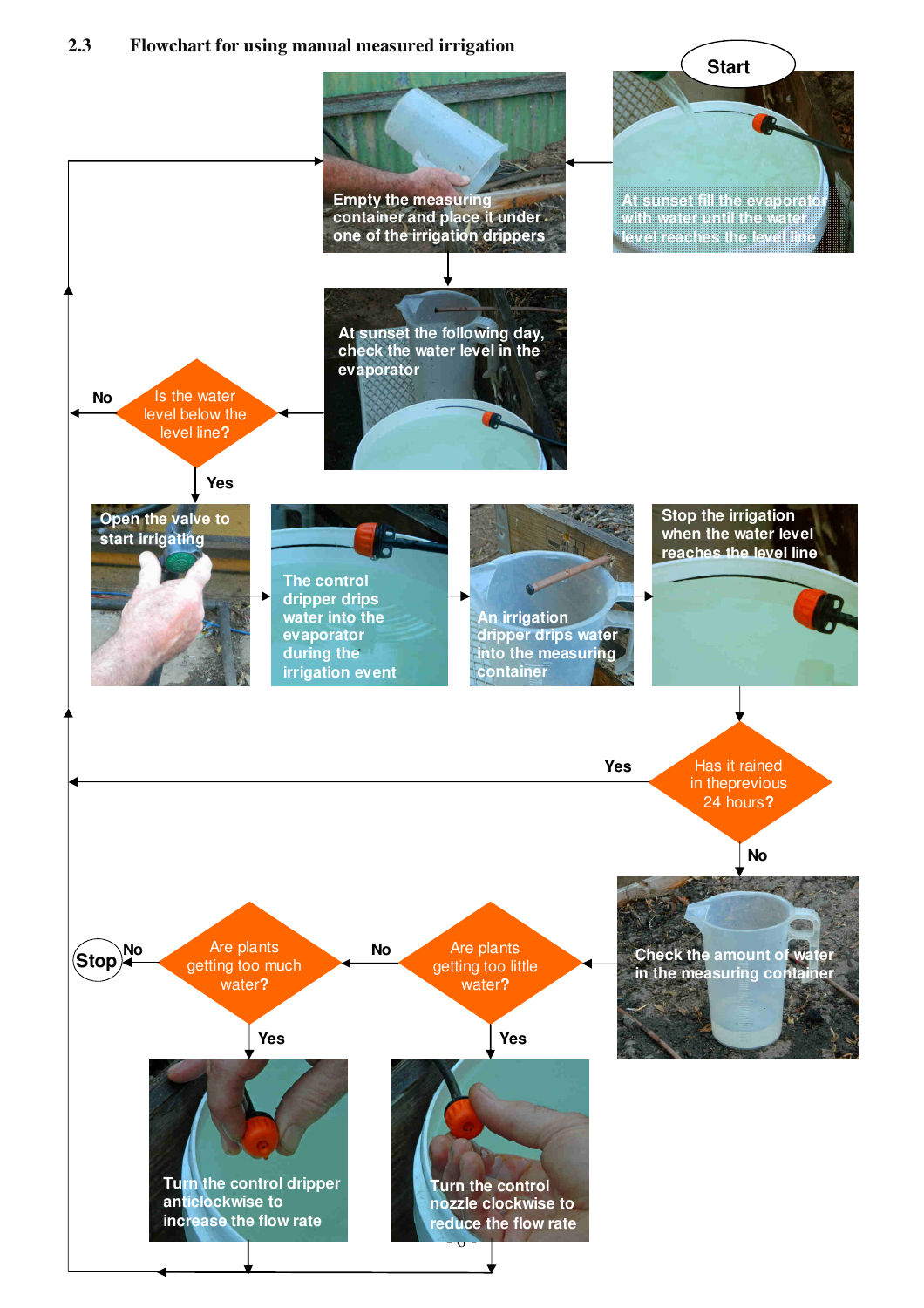If your plants require less frequent watering, you may choose not to irrigate on certain evenings. For example, at sunset one day the water level is below the high level and you decide not to irrigate. At sunset the following day the water level will have fallen even further, and so when you irrigate the irrigation volume will be the sum of the irrigation volumes for both days. Changing the irrigation frequency does not affect the water usage rate (litres per week for example).

If the garden requires more frequent watering, you may choose to irrigate at the middle of the day as well as at sunset (for example, if the weather is very hot and dry).

Manual measured irrigation can be used for sprinkler irrigation as well as drip irrigation.



Garden beds being irrigated by manual measured irrigation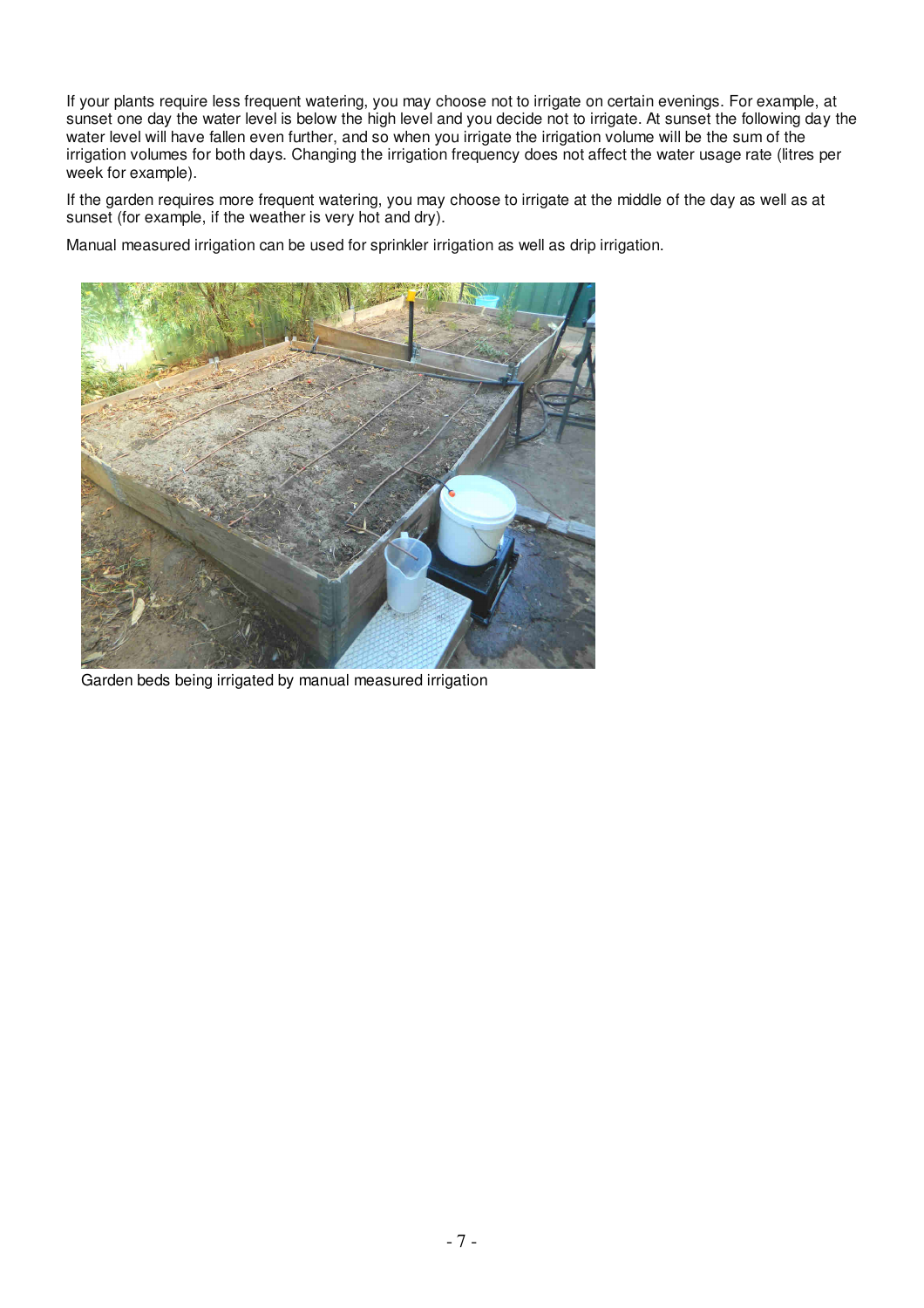# **Chapter 3. Soil moisture and measured irrigation scheduling**

# **3.1 Soil moisture probe**

The amount of water that your plants need will depend on many factors in addition to the weather. For example, as the plants grow and become bigger they will need more water. Plants growing in sandy soil will need more water than plants growing in heavy soil.

To take account of all these additional factors, you may need a soil moisture probe is to check the moisture level in the soil at various depths. A very simple soil moisture probe is a length of steel pipe with a long slot. I suggest that the diameter of the pipe be between 30 and 40 mm. An angle grinder can be used to cut a long slot in the steel pipe to that you can inspect the soil inside the pipe. I suggest that the width of the slot be about 15 mm. You can also use the angle grinder to sharpen the edge of the end of the soil moisture probe.

By checking the moisture level in the soil through the slot in the steel pipe, you can decide whether your plants have been irrigated with too much or not enough water. A control dripper may be used to adjust the water usage.

Hammer the steel pipe into the soil near a dripper so that the slot faces the dripper. Remove the steel pipe from the soil and use the slot to inspect the moisture level in the soil and the position of the wetting front. You may wish to use the slot to remove some soil from the pipe and to squeeze the soil sample between your fingers.







An angle grinder can be used to make a long slot in a length of steel pipe



Hammer the steel pipe into the soil near a dripper so that the slot faces the dripper.



Remove the steel pipe from the soil and use the slot to inspect the moisture level in the soil and the position of the wetting front.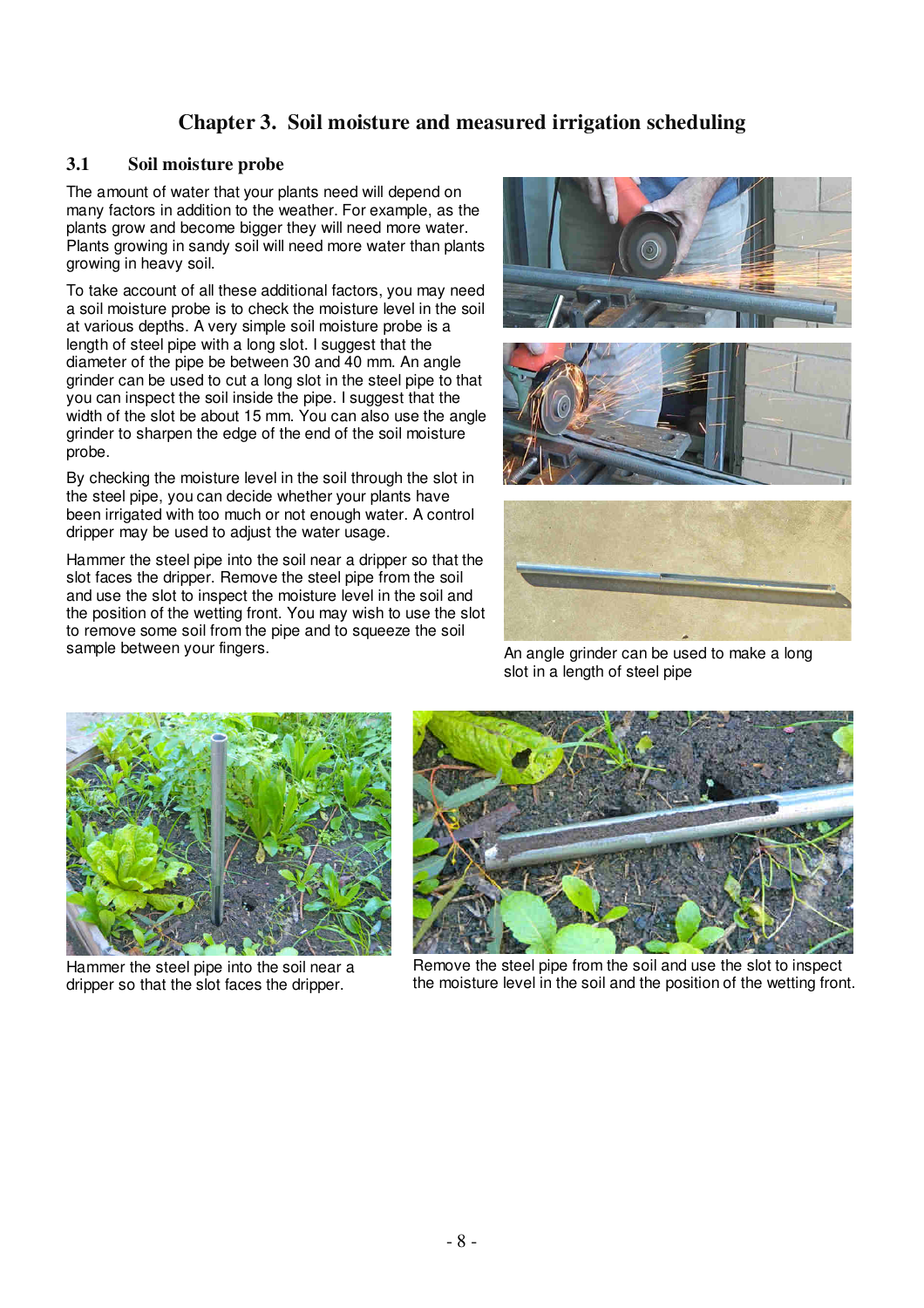# **3.2 Introduction to measured irrigation scheduling**

Irrigation scheduling should take account of the soil type and the depth of the root zone.

When you use manual measured irrigation, you check the water level in the evaporator at sunset each day, and if the water level is below the high level, you start irrigating. You stop irrigating when the water level reaches the high level. This method of irrigation scheduling is called **sunset scheduling**. One advantage of irrigating at sunset is that there are less evaporative losses compared with irrigating during the heat of the day.

For plants with deep roots or for plants in clay soils, it is preferable to irrigate with more water less frequently to enable the water to reach the bottom of the root zone. Between irrigation events the soil near the surface is allowed to dry out, but there should still be moisture in the root zone. If you decide that your plants need irrigating less frequently than daily (for example, once a week), then **root zone scheduling** is recommended. Root zone scheduling takes account of evapotranspiration, the soil type and the depth of the root zone

There are two ways to implement root zone scheduling. The first way is to use an adjustable dripper as the control dripper (see Section 3.3). The second way is to use one or more irrigation drippers as the control dripper and to select an evaporator with an appropriate surface area (see Section 3.4).

Measured irrigation scheduling can be applied to sprinkler irrigation as well as drip irrigation.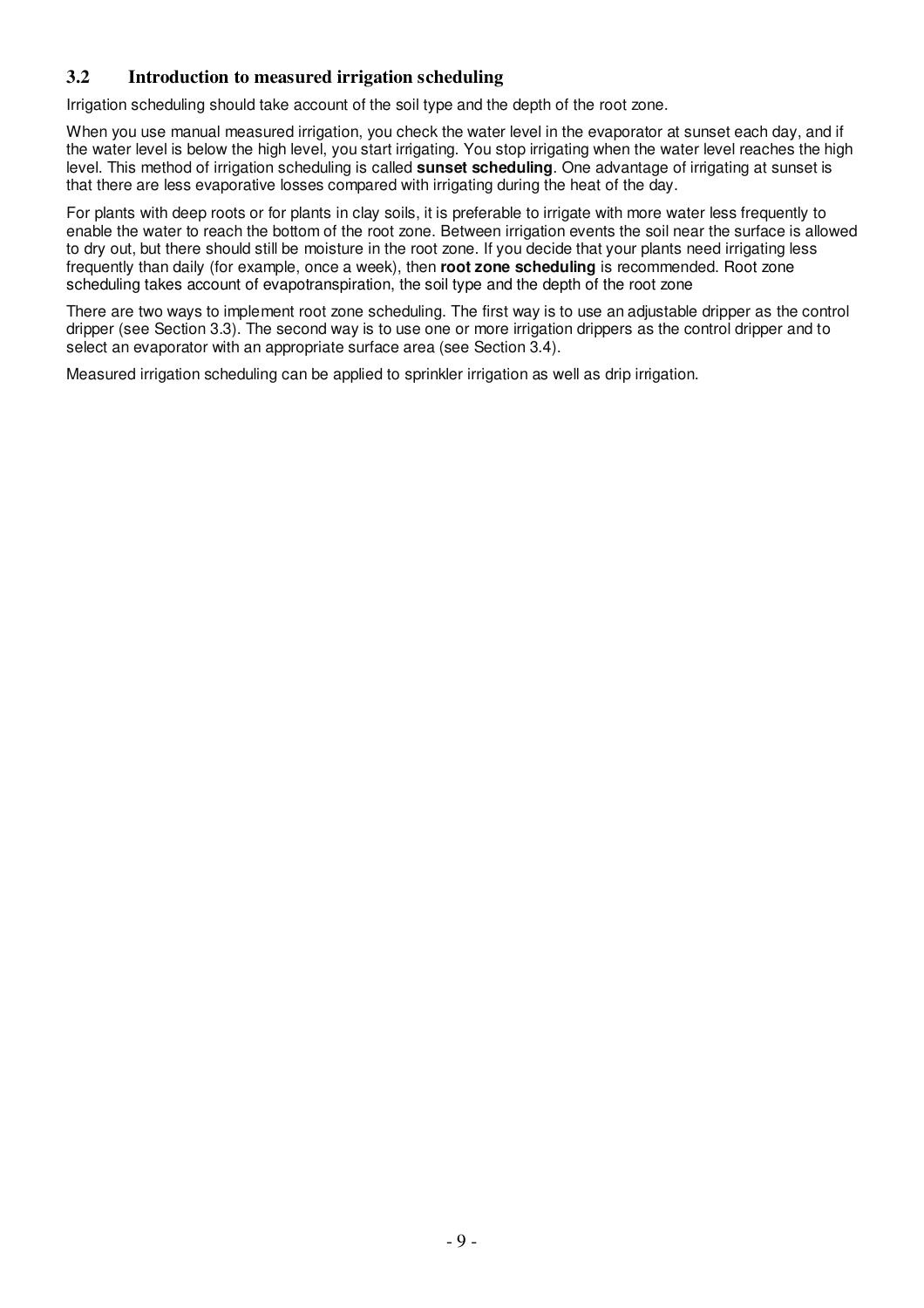# **3.3 Root zone scheduling using an adjustable dripper**

The following steps can be applied to any irrigation zone, regardless of the size of the zone.

### **Step 1. How much water is needed?**

Allow the soil to dry out over several days until the soil is dry between the surface and the bottom of the root zone (use the soil moisture probe).

Place a measuring container under one of the drippers to collect the water and start irrigating just before sunset. For sprinkler irrigation, place a measuring container under a non pressure compensating dripper that has been added to the irrigation zone. For porous hose irrigation, connect a small length of porous hose to the irrigation system so that the discharge from the small length of porous hose enters a measuring container.

While irrigating, check the moisture level in the soil by hammering the soil moisture probe into the soil near a dripper. Stop irrigating when the position of the wetting front is near the bottom of the root zone (or when the wetting front has reached an appropriate depth).

The volume of water in the measuring container is the **dripper control volume** and it is the amount of water that each dripper should deliver during the irrigation event to moisten the soil from the surface to the bottom of the root zone.



Place a measuring container under one of the irrigation drippers



Dripper control volume for root zone scheduling

By following this procedure the volume of water that each dripper discharges during the irrigation event can be adjusted to match the dripper control volume. Alternatively, your knowledge of your plants requirements at their current stage of growth can be used to adjust the volume the volume of water that each dripper discharges during the irrigation event.

## **Step 2. How much evaporation is required between irrigation events?**

You need to estimate the evaporation in mm before the soil is dry between the surface and the bottom of the root zone.

Position any container with vertical sides at a suitable location so that the evaporation from the container matches the evaporation near your plants. Fill the container with water and weigh it at sunset.

At sunset each day, check the moisture in the soil until the soil is dry between the surface and the bottom of the root zone. If you wish to water your plants more frequently, you could wait until the soil is dry between the surface and the middle of the root zone.

Reweigh the container to determine the volume of water that has evaporated. The number of mm that has evaporated is the volume of water divided by the surface area of the container. This is called the **root zone evaporation** and it is the evaporation required to dry out the soil from the surface to the bottom of the root zone.



Reweigh the container to determine the volume of water that has evaporated

For manual measured irrigation, mark a low level on the inside of the evaporator so that the gap between the high level and the low level is equal to the root zone evaporation. For the Unpowered Measured Irrigation Controller, make adjustments to the float so that the net evaporation between irrigation events corresponds to the root zone evaporation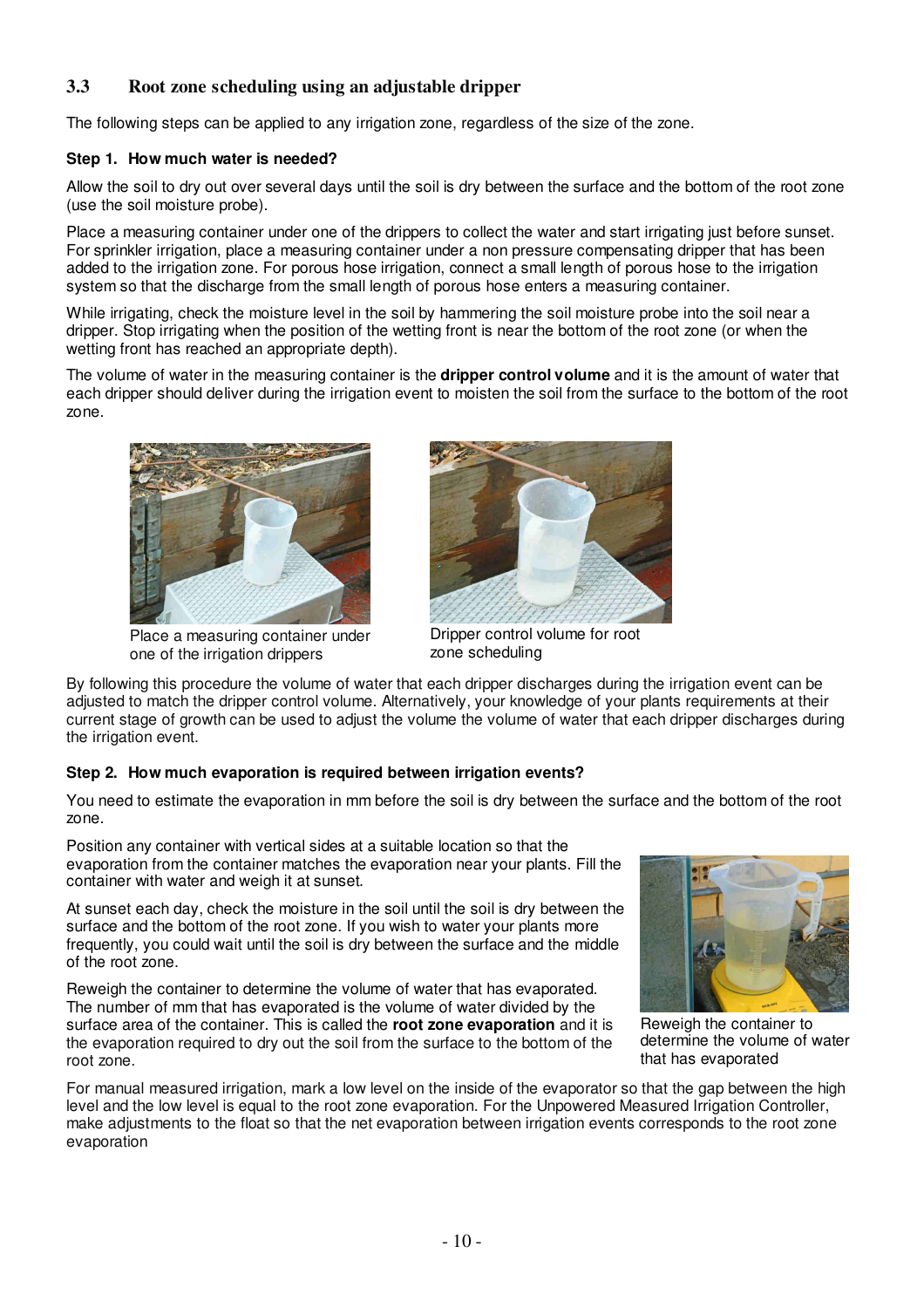### **Step 3. Run the irrigation**

Empty the measuring container and place it below the same dripper used in Step 1. Adjust the control dripper so that the flow rate is roughly the same as the flow rate of the dripper used in Step 1.

For manual measured irrigation, adjust the water level in the evaporator at sunset until it is at the low level and start irrigating. For the Unpowered Measured Irrigation Controller, the irrigation starts automatically when the water level reaches the low level.

For manual measured irrigation, stop irrigating (turn off the water supply) when the water level in the evaporator reaches the high level. For the Unpowered Measured Irrigation Controller, the irrigation stops automatically when the water level reaches the high level.

#### **Step 4 Adjusting the control dripper**

Check the volume of water in the measuring container at the end of the irrigation event. If the volume in the measuring container is less than the dripper control volume, then the wetting front is unlikely to have reached the bottom of the root zone. So reduce the flow rate of the control dripper (to increase the duration of the irrigation event) in preparation for the next irrigation. If the volume in the measuring container is more than the dripper control volume, then the wetting front is probably below the bottom of the root zone. So increase the flow rate of the control dripper (to decrease the duration of the irrigation event) in preparation for the next irrigation.



Check the volume of water in the measuring container.



If volume in the measuring container is less than the dripper control volume, turn the control dripper clockwise to reduce the flow rate of the control dripper.



If the volume in the measuring container is more than the dripper control volume, turn the control dripper anticlockwise to increase the flow rate of the control dripper.

Repeat Steps 3 and 4 until the volume of water in the measuring container matches the dripper control volume. It is preferable that the above steps are done in a period when there is no rain.